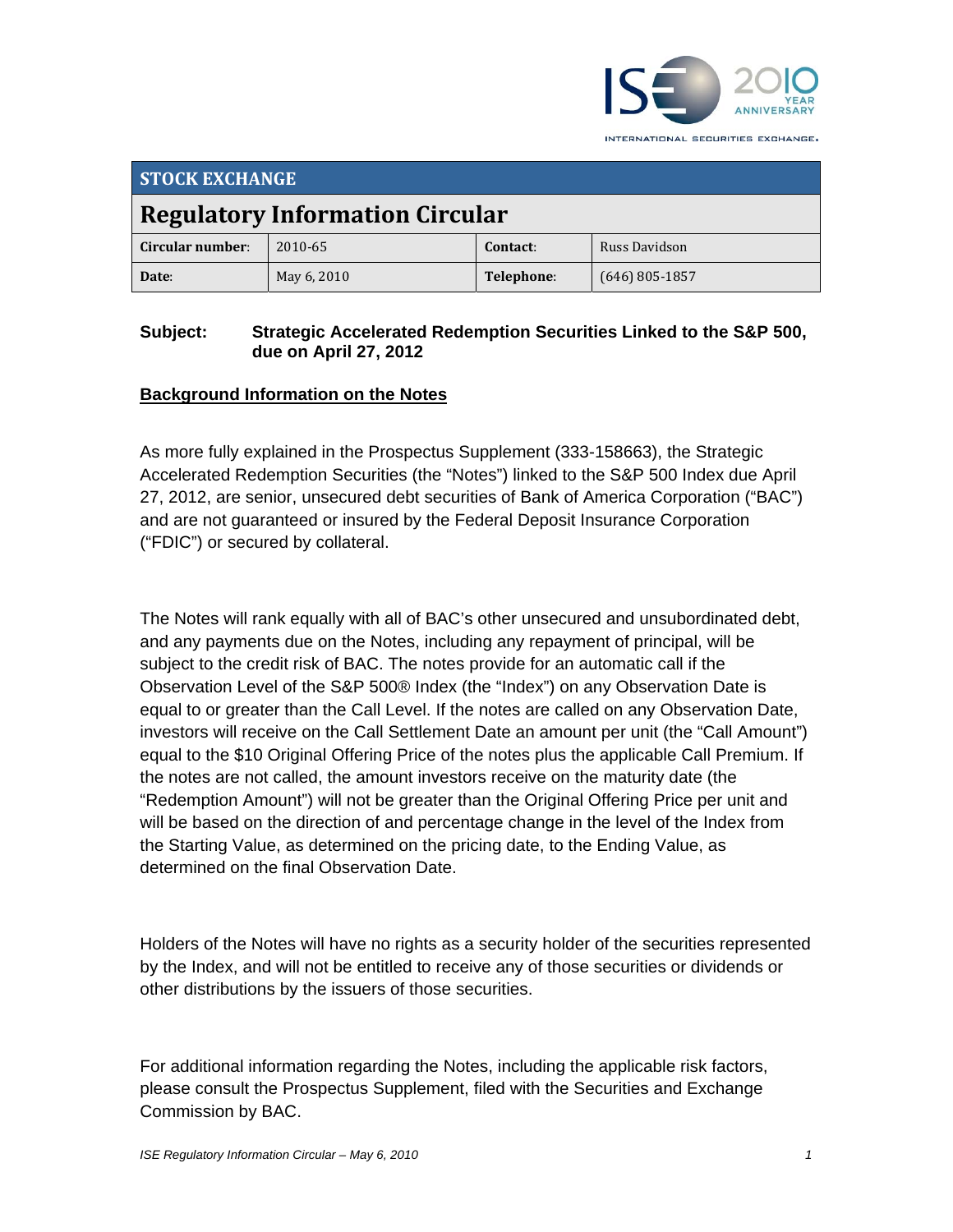

## **Principal Risks**

It is expected that the market value of the securities will depend substantially on the value of the Index at the maturity valuation period, as described in the prospectus, and be affected by a number of other interrelated factors, including, among other things: the general level of interest rates, the volatility of the Index, the time remaining to maturity, the dividend yield of the stocks comprising the Index, and the credit ratings of Bank of America.

#### **Exchange Rules Applicable to Trading in the Notes**

The Notes are considered equity securities, thus rendering trading in the Notes subject to the Exchange's existing rules governing the trading of equity securities.

#### **Trading Hours**

Trading in the Shares on ISE is on a UTP basis and is subject to ISE equity trading rules. The Shares will trade from 8:00 a.m. until 8:00 p.m. Eastern Time. Equity Electronic Access Members ("Equity EAMs") trading the Shares during the Extended Market Sessions are exposed to the risk of the lack of the calculation or dissemination of underlying index value or intraday indicative value ("IIV"). For certain derivative securities products, an updated underlying index value or IIV may not be calculated or publicly disseminated in the Extended Market hours. Since the underlying index value and IIV are not calculated or widely disseminated during Extended Market hours, an investor who is unable to calculate implied values for certain derivative securities products during Extended Market hours may be at a disadvantage to market professionals.

#### **Trading Halts**

ISE will halt trading in the Shares in accordance with ISE Rule 2101(a)(2)(iii). The grounds for a halt under this Rule include a halt by the primary market because it stops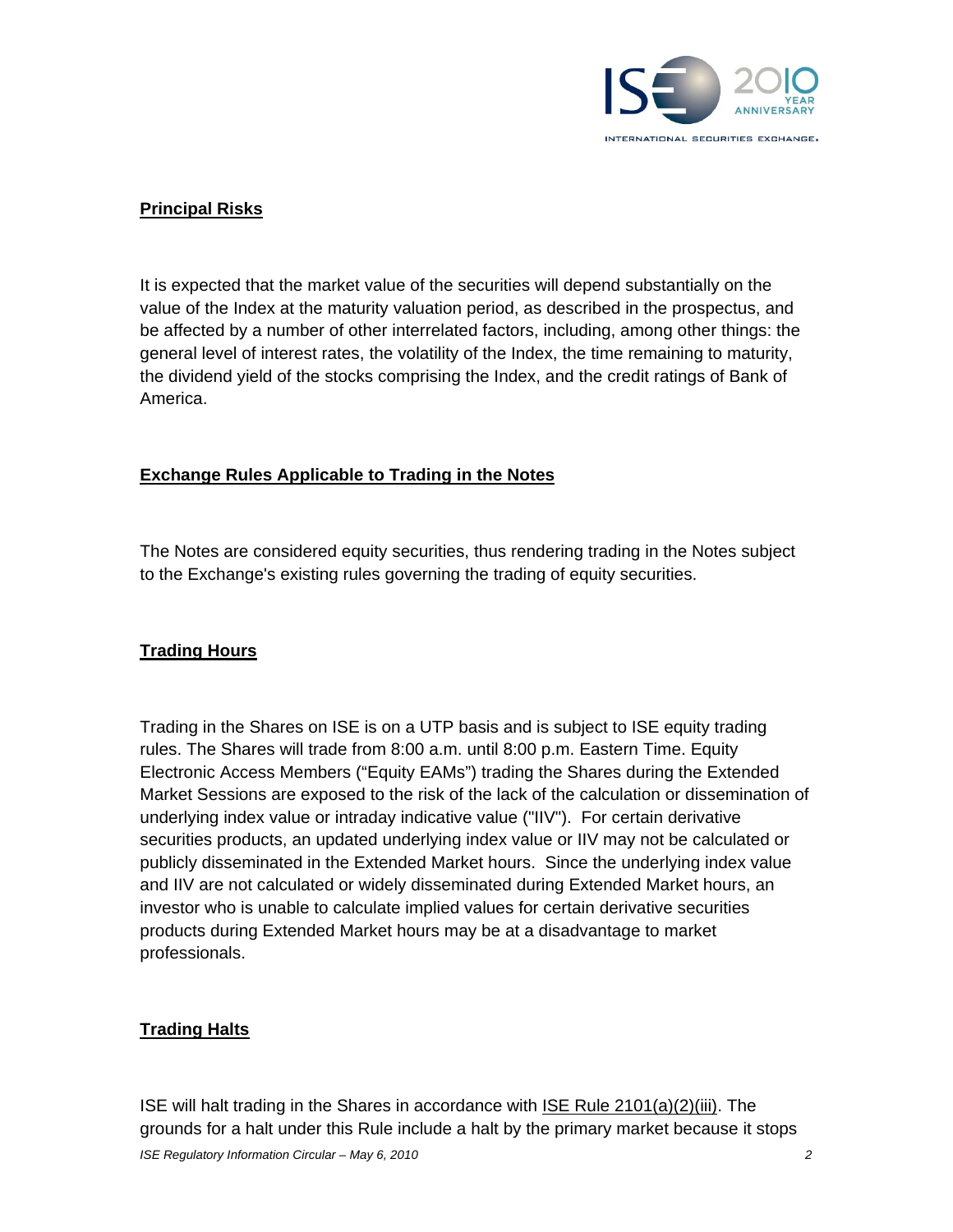

trading the Shares and/or a halt because dissemination of the IIV or applicable currency spot price has ceased, or a halt for other regulatory reasons. In addition, ISE will stop trading the Shares if the primary market de-lists the Shares.

### **Suitability**

Trading in the Notes on ISE will be subject to the provisions of ISE Rule 2123(l). Members recommending transactions in the Notes to customers should make a determination that the recommendation is suitable for the customer. In addition, members must possess sufficient information to satisfy the "know your customer" obligation that is embedded in ISE Rule 2123(l).

Equity EAMs also should review FINRA Notice to Members 03-71 for guidance on trading these products. The Notice reminds members of their obligations to: (1) conduct adequate due diligence to understand the features of the product; (2) perform a reasonable-basis suitability analysis; (3) perform customer-specific suitability analysis in connection with any recommended transactions; (4) provide a balanced disclosure of both the risks and rewards associated with the particular product, especially when selling to retail investors; (5) implement appropriate internal controls; and (6) train registered persons regarding the features, risk and suitability of these products.

**This Regulatory Information Circular is not a statutory Prospectus. Equity EAMs should consult the Trust's Registration Statement, SAI, Prospectus and the Fund's website for relevant information.**